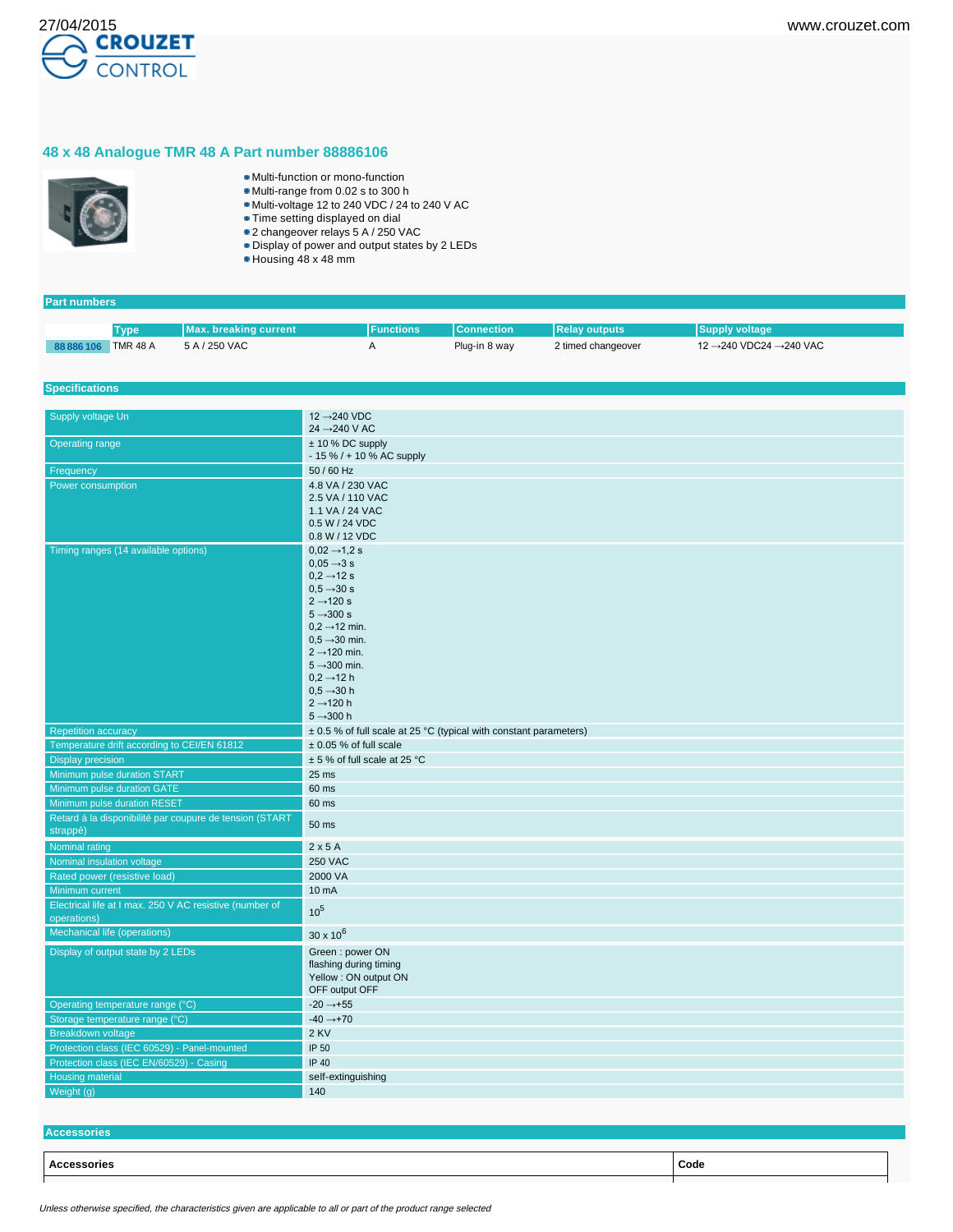| 27/04/2015<br>11-pin connector base | www.crouzet.com<br>25622080 |
|-------------------------------------|-----------------------------|
|                                     |                             |
| 8-pin connector base                | 25622130                    |
| Spring clips (pack of 2)            | 79237739                    |
| I *** TRADUCTION MANQUANTE ***      |                             |





## **Dimensions (mm)**



**Curves Function A (TMR 48 A)**